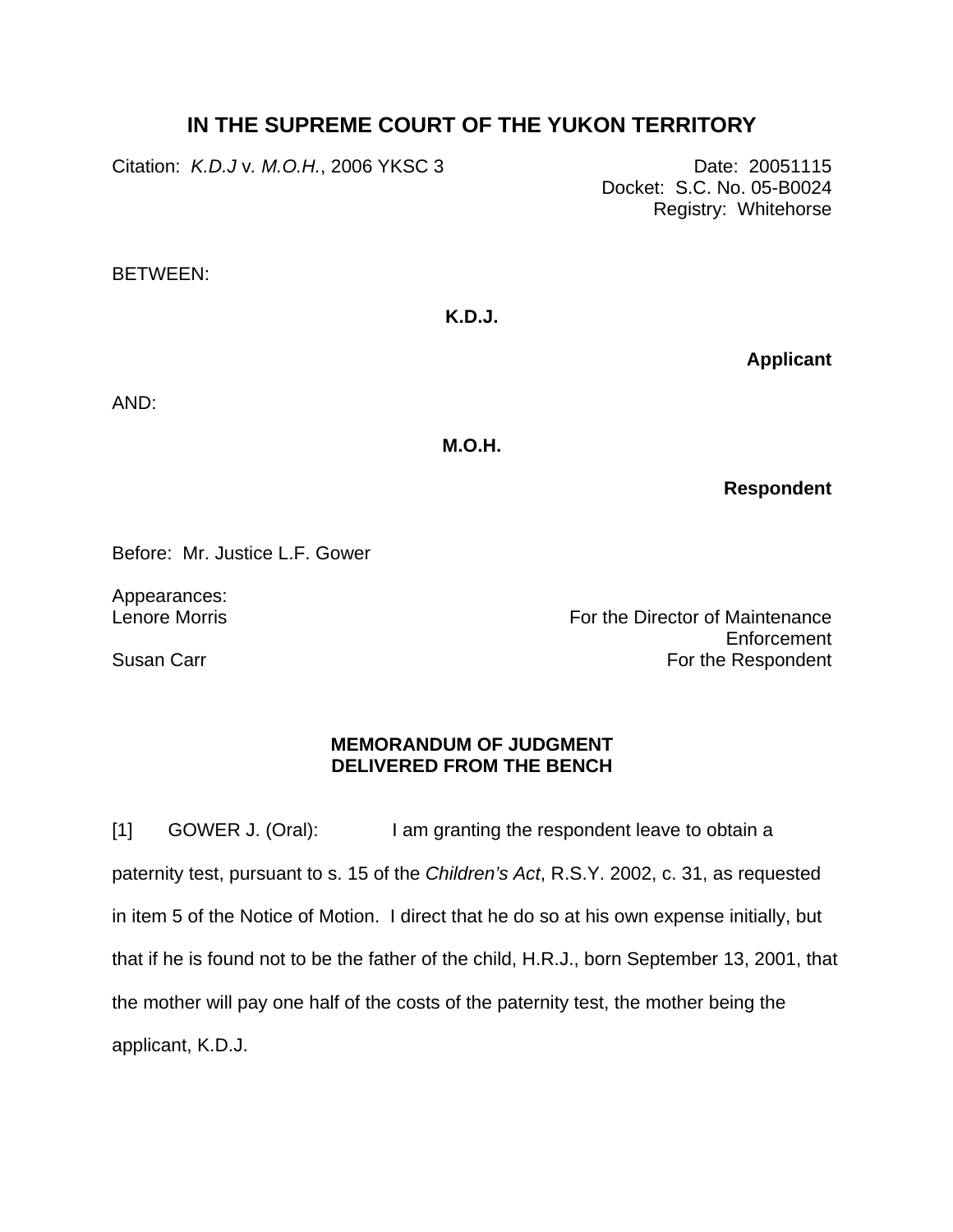[2] I further order that, pursuant to s. 32 of the *Reciprocal Enforcement of Maintenance Orders Act*, R.S.Y. 2002, c. 191, that the Director of Maintenance Enforcement direct the Registrar of Motor Vehicles to cancel the suspension of the respondent's driver's licence, providing that the respondent gives details of his employment to the Director of Maintenance Enforcement, and continues to keep the Director informed of any change in his employment.

[3] I further order that there be a stay of enforcement by the Director of Maintenance Enforcement of all ongoing maintenance and arrears owing under the order of February 6, 2003.

[4] By way of a separate order, I am ordering that the ongoing maintenance payable from the respondent for child support for the child H.R.J. be reduced to the amount of \$222 per month to reflect his current gross annual income of \$24,960, and that will be effective as of December 1, 2005.

[5] I will reserve my decision on the reduction of the child support arrears and I will render that decision in writing in due course.

[6] Now, I am certain that I have forgotten something; I just cannot remember what it is.

[7] MS. CARR: Certainly the second order would be provisional?

[8] THE COURT: Yes.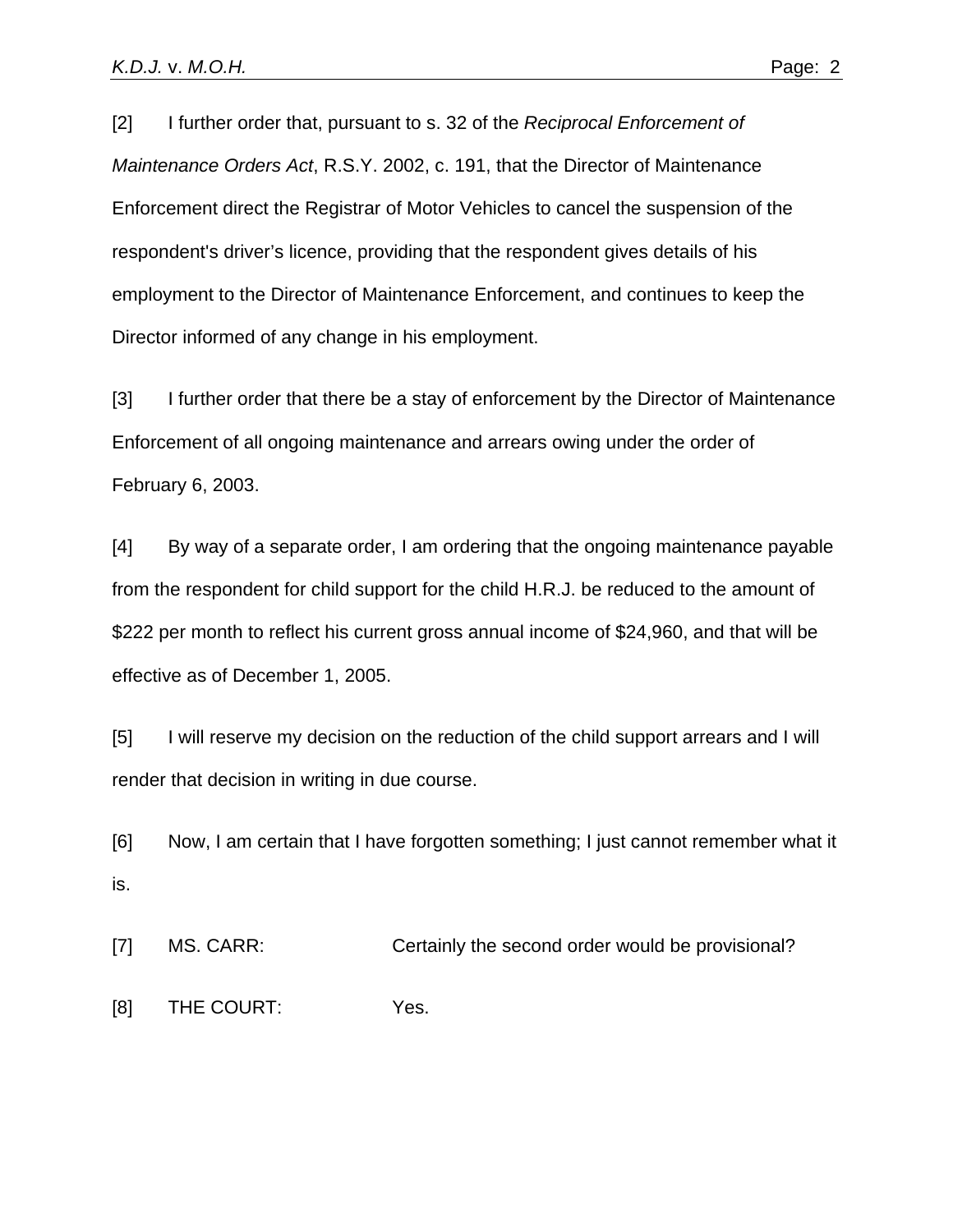[9] MS. CARR: And also I am suggesting that whether the Court wants to put in a term that if the respondent is found to be biological father to the child, make that a condition --

[10] THE COURT: Oh yes, with respect to the first clause, yes, that should be included.

[11] MS. CARR: And perhaps not in my client's total best interest but in fairness to the discussions, under the first order, that the stay of enforcement not be a blanket one but that it gives effect to the provisional order, again, if the respondent is the biological father. I think you have a blanket stay of enforcement right now.

[12] THE COURT: I do, and I am also just wondering whether the stay condition should not be grouped in the second order, as opposed to the first. So I think the stay should be with the provisional order, regarding the ongoing child support, and that it should not be a blanket stay but only with respect to --

[13] MS. CARR: In excess of the \$222?

[14] THE COURT: Yes, I can leave the wording to counsel to work out; that is my intent.

[15] MS. CARR: I might also suggest then, and perhaps, because my client is going to attempt to get taxes filed on that information, there was agreement over holding any monies pending the paternity test.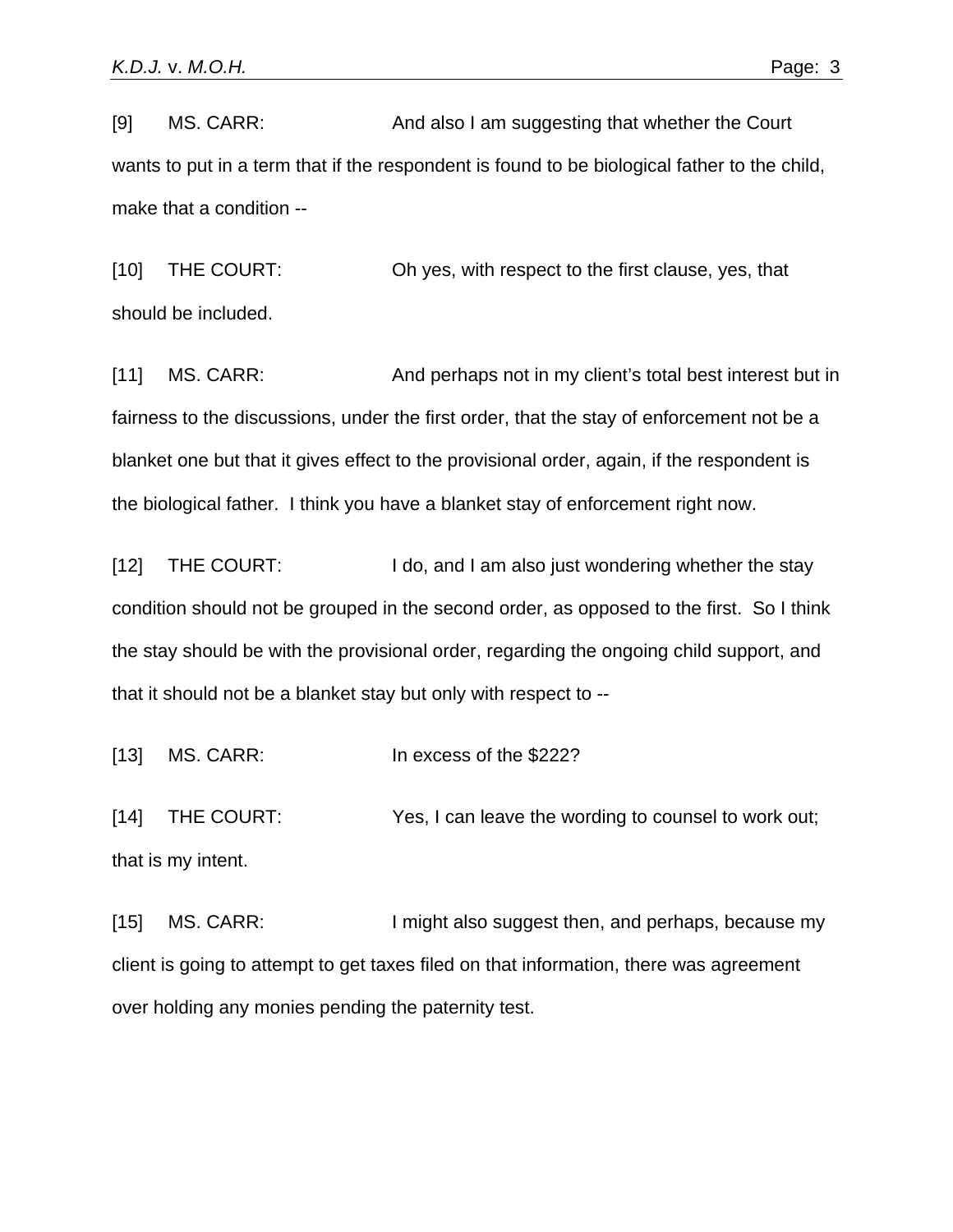[16] THE COURT: Yes, you can include that as a condition on the second order, as well. I am just wondering whether I should not -- I think it might be of assistance to make a direction in the second order that your client make his best efforts to obtain such further information from Revenue Canada as may be available, to verify his actual income in the years for which he has not filed --

[17] MS. CARR: 2003 and 2004.

[18] THE COURT: Yes, and that that be provided to the Court as soon as practicable.

[19] Sorry to be so choppy about this, counsel, but --

[20] MS. CARR: Not meaning to open up a whole can of worms, could this not be all in one order?

[21] THE COURT: Well, as long as there is not a problem with the first part becoming bogged down by the second part.

[22] MS. MORRIS: I don't think there is a problem. That certainly has happened before, provisional and non-provisional portions. The one thing that I would say about the stay is that it needs to end at some point. Obviously, it's conditional; the stay of the amounts under the February '03 --

[23] THE COURT: How about until such time as I render my reserve decision.

[24] MS. MORRIS: Yes. Thank you.